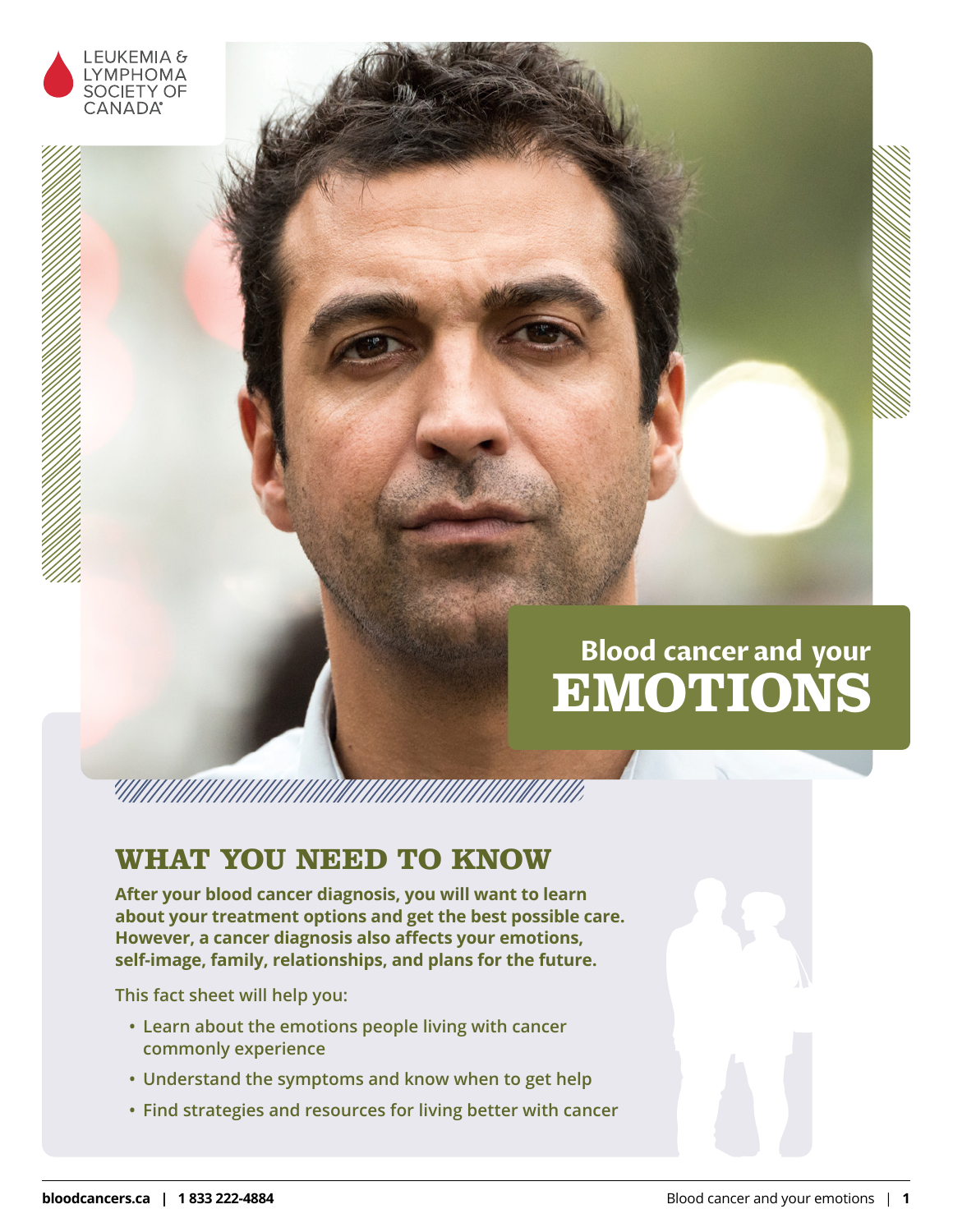# **35% to 45%**

**of people living with cancer experience significant emotional distress such as depression**

(Canadian Association of Psychosocial Oncology)

## **Your cancer experience**

People living with cancer go through emotions that can change from one moment to the next. There is no right or wrong attitude and no ideal way to approach the disease or manage its impact on your life. Some days, you will feel like you're in control of the situation and others days you may feel despair.

Here are the emotions you may feel during your cancer experience:

| <b>Shock</b>  | A blood cancer diagnosis can be surprising and upsetting. It can take some<br>time to absorb everything.                                              |
|---------------|-------------------------------------------------------------------------------------------------------------------------------------------------------|
| Anger         | You may have a hard time understanding why cancer is happening to you.<br>It may seem unfair or as though no one can understand your situation.       |
| <b>Denial</b> | Some refuse to believe or accept the cancer diagnosis. This is a normal<br>reaction that may provide you the time you need to better absorb the news. |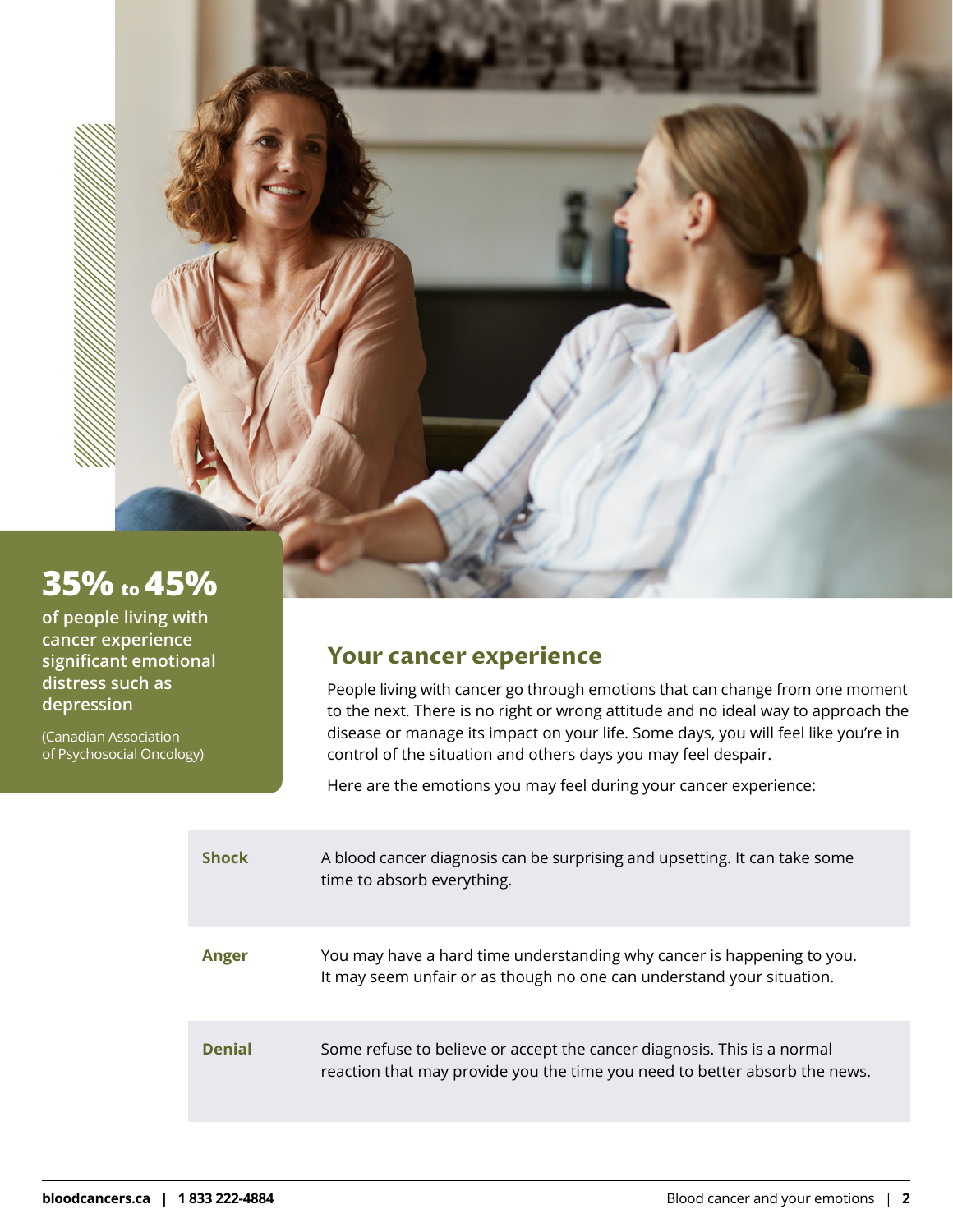*"I tried to stay positive throughout my journey because I was so well*  supported, but inside *panicking. Everyone of their support, but I didn't* dare take them at the **because I didn't want** *a burden to anyone. I want my children to k I had cancer. I had to protect everyone around me."* 

| 'e I was<br>offered<br>didn't<br>neir word<br>nt to be<br>I didn't<br>know<br>p protect<br>- Survivor |                                                                                                                                                                                                                                                                             | <b>Disbelief or</b><br>confusion | Getting a cancer diagnosis is upsetting. You may have<br>trouble absorbing information about your cancer<br>because the information may be complex. It's natural<br>to feel overwhelmed by the amount of information. |  |
|-------------------------------------------------------------------------------------------------------|-----------------------------------------------------------------------------------------------------------------------------------------------------------------------------------------------------------------------------------------------------------------------------|----------------------------------|-----------------------------------------------------------------------------------------------------------------------------------------------------------------------------------------------------------------------|--|
|                                                                                                       |                                                                                                                                                                                                                                                                             | <b>Fear and</b><br>uncertainty   | It's normal to worry about your future. You may feel<br>like you no longer have control over your life.                                                                                                               |  |
|                                                                                                       |                                                                                                                                                                                                                                                                             | Guilt                            | You may think you are to blame for your cancer diagnosis<br>or the emotions your loved ones are feeling.                                                                                                              |  |
| <b>Loneliness</b><br>and isolation                                                                    | You may feel that no one, not even the people you love, understands what<br>you are going through. You may also feel like everyone is going on with their<br>lives while yours is on hold. You could feel too sick to participate in activities<br>that you normally enjoy. |                                  |                                                                                                                                                                                                                       |  |
| <b>Sadness</b>                                                                                        | You may feel grief over the loss of your health or your ability to enjoy life.                                                                                                                                                                                              |                                  |                                                                                                                                                                                                                       |  |
| <b>Stress and</b><br>anxiety                                                                          | It's also common to feel nervous or unable to stop your thoughts from racing.<br>You and your loved ones will sometimes feel stressed and worried. This period<br>of adjustment comes with several challenges that can make you feel anxious.                               |                                  |                                                                                                                                                                                                                       |  |
| <b>Helplessness</b>                                                                                   | You may feel like you're losing control, giving up your independence, or losing<br>your ability to manage your daily life.                                                                                                                                                  |                                  |                                                                                                                                                                                                                       |  |
| <b>Distress</b>                                                                                       | You could feel overwhelmed by the situation, the amount of information<br>you need to absorb and the number of changes to come.                                                                                                                                             |                                  |                                                                                                                                                                                                                       |  |
| <b>Relief</b>                                                                                         | Once you can put your disease into words and play an active role in what<br>happens to you, you may feel relief.                                                                                                                                                            |                                  |                                                                                                                                                                                                                       |  |
| <b>Hope</b>                                                                                           | There's also a feeling of hope that comes when you feel you will be able<br>to overcome obstacles and look to the future with optimism.                                                                                                                                     |                                  |                                                                                                                                                                                                                       |  |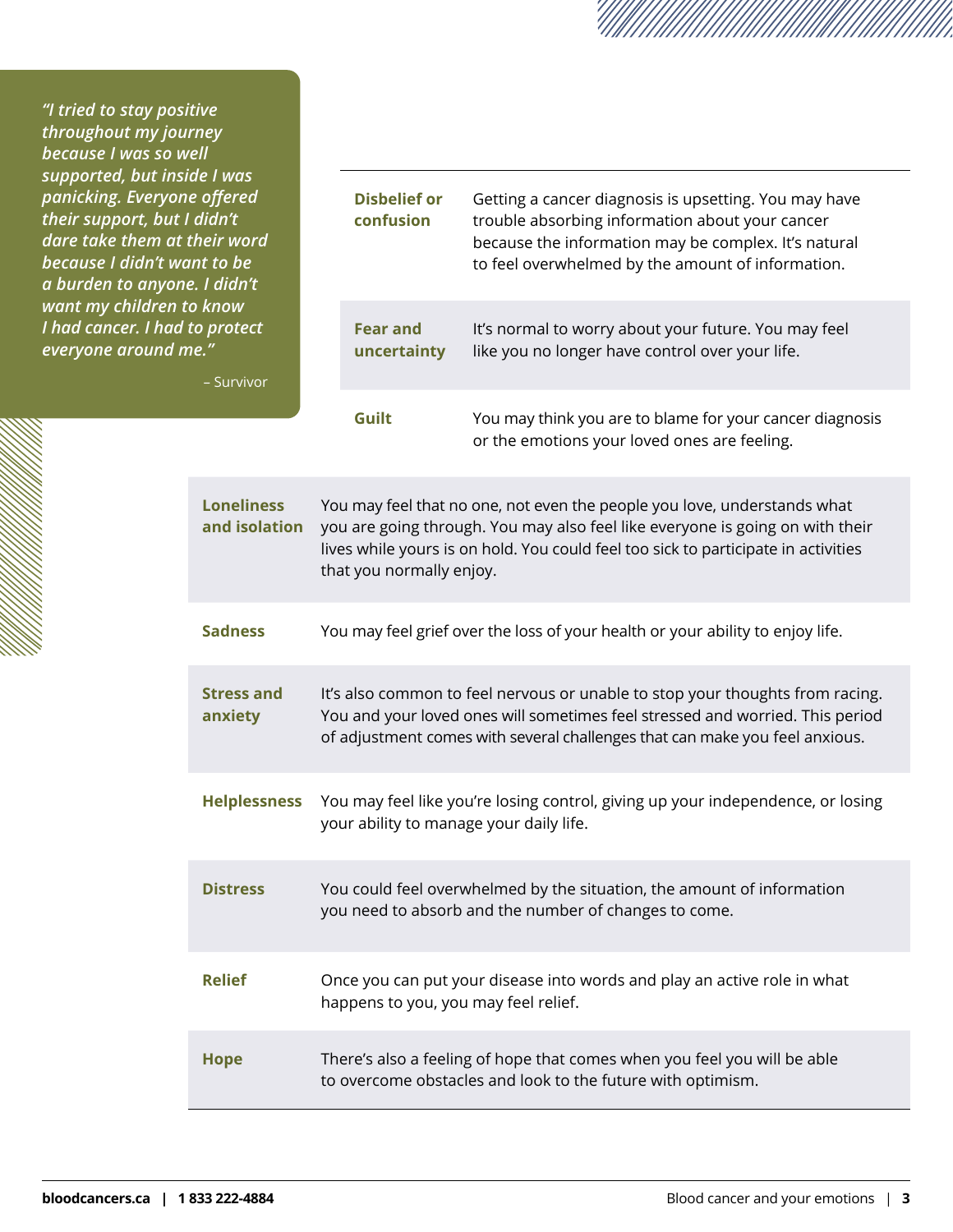## **The cancer experience**

This section will help you understand emotions at various stages of the cancer journey.

### **Waiting for a diagnosis**

The wait between various tests and your diagnosis may seem endless. During this period, you may feel uncertain, worried, or anxious. These emotions may have a big impact on your regular activities. The most difficult part of waiting is feeling that you've lost control. You may also fear the unknown. These feelings can create worry and anxiety.

*"To say that a cancer diagnosis changes your life is an understatement. The challenges of cancer and subsequent treatments may seem insurmountable, but you can reap powerful rewards. We have been inundated with kindness beyond what I could have imagined. I am immensely grateful."* 

**– Survivor**

### **Diagnosis**

The news that you have cancer is always a shock. The diagnosis can trigger a lot of emotions. There is no right way to react, and no one is ever completely prepared. You may have concerns about pain, symptoms, treatment choices, or physical changes. You may feel overwhelmed by the amount of information you have to remember and the decisions to make.

## **Living with cancer – mourning your old life**

Each step of the grieving process will help you adjust to your new life and play an active role in your care. If you feel unable to do this, ask for help. For example, being in denial for too long could prevent you from making the best decisions about your health or seeking the support you need from your family.

You may have concerns about pain and symptoms, choosing the best treatment option, or deciding whether to use alternative or complementary therapies.

During this time, you may need support to help overcome shock, anxiety, fear, and feelings of losing control. Your diagnosis can trigger many fears about:

- Death
- Physical changes
- Unpleasant treatments or side effects
- The reaction of your family and friends
- Day-to-day tasks, work, or financial resources

It's important that you ask for help when anxiety takes over your life and prevents you from functioning. Resources are available. Contact your healthcare team, a psychologist or LLSC at [info@bloodcancers.ca](mailto:info%40bloodcancers.ca?subject=). Your loved ones will also support you throughout this experience.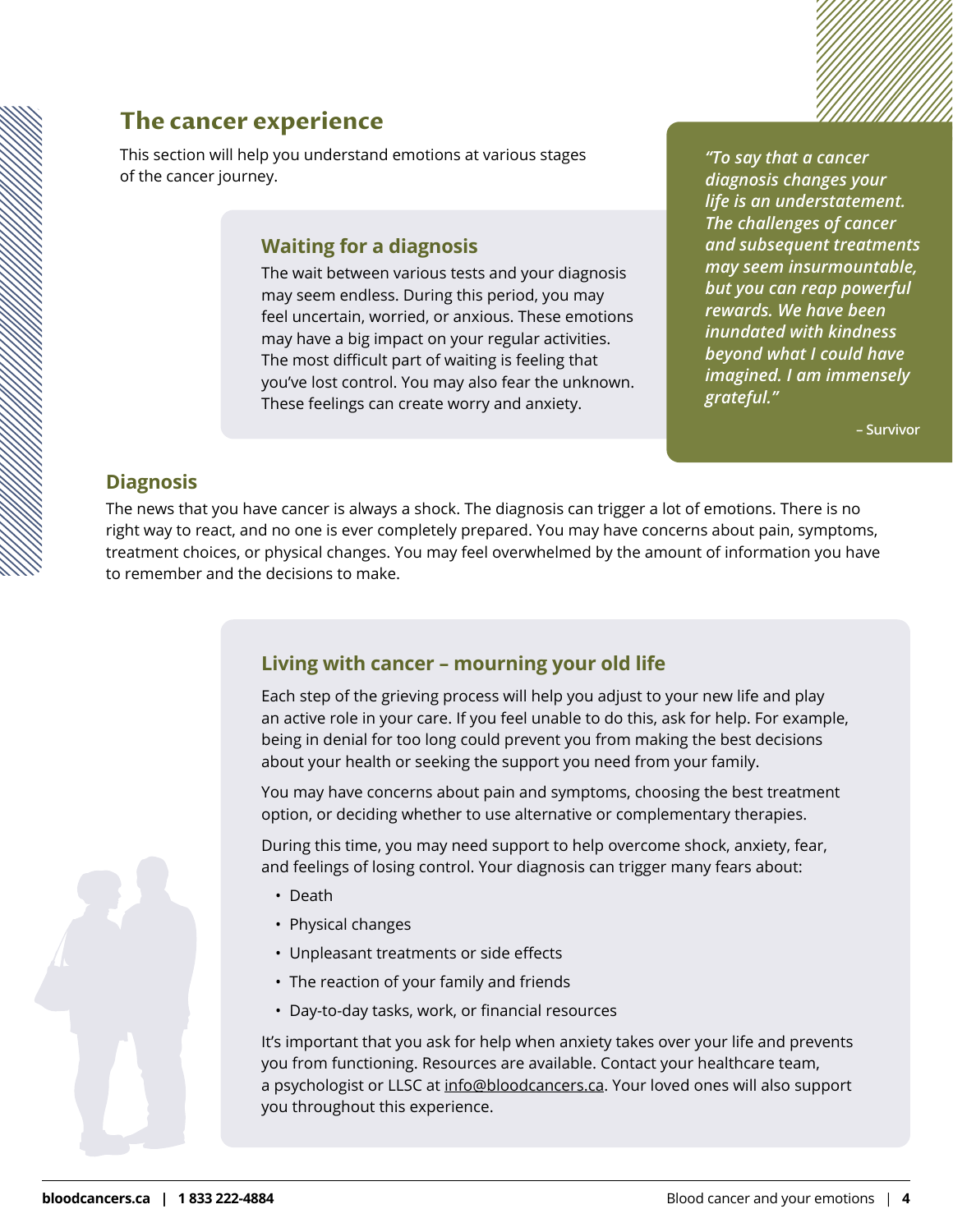**Active surveillance (watch and wait approach)**

When you are diagnosed with cancer, you will probably want to start your treatment right away and the wait may be hard. For some types of blood cancer, the best option is to watch and wait, also known as active surveillance. Through regular checkups, your healthcare team will closely monitor your health and the cancer's progress so treatment can begin when you need it.

### **Treatment**

The wait between diagnosis and the start of treatment can be especially difficult. Throughout your treatment, you may experience fear and anxiety. You may, for example, be afraid of certain medical procedures (needles, enclosed areas, etc.) or physical changes, such as hair loss.

### **Relapse**

Relapse, or the recurrence of cancer, can cause you to feel despair, anxiety about undergoing additional treatments, distress, and growing fears, similar to how you felt after your first diagnosis. Just because you are going through a relapse does not mean you now know how to handle the emotions you are feeling.

## **Life after cancer or finding your new normal**

The period following your treatment may have challenges. You may feel abandoned by the system. Or you may not feel prepared to make the transition from cancer care to a normal life.

After your cancer treatment, you may experience short, medium, or long-term physical and psychological effects, including:

- Fatigue and brain fog
- Fertility problems (in young adults)
- Premature menopause
- Post-traumatic shock
- Anxiety and depression
- Fear of cancer relapse or recurrence
- Fear of death
- Guilt
- Difficulty returning to work or school
- Financial problems

*"My wife and I both volunteered for the peer support program – me as a survivor, and her as a caregiver. It was very rewarding to be able to help other survivors in various ways."*

– Survivor

*"Thanks to information and advice from self-help group participants and facilitators, I don't feel alone in my cancer experience."*  – Survivor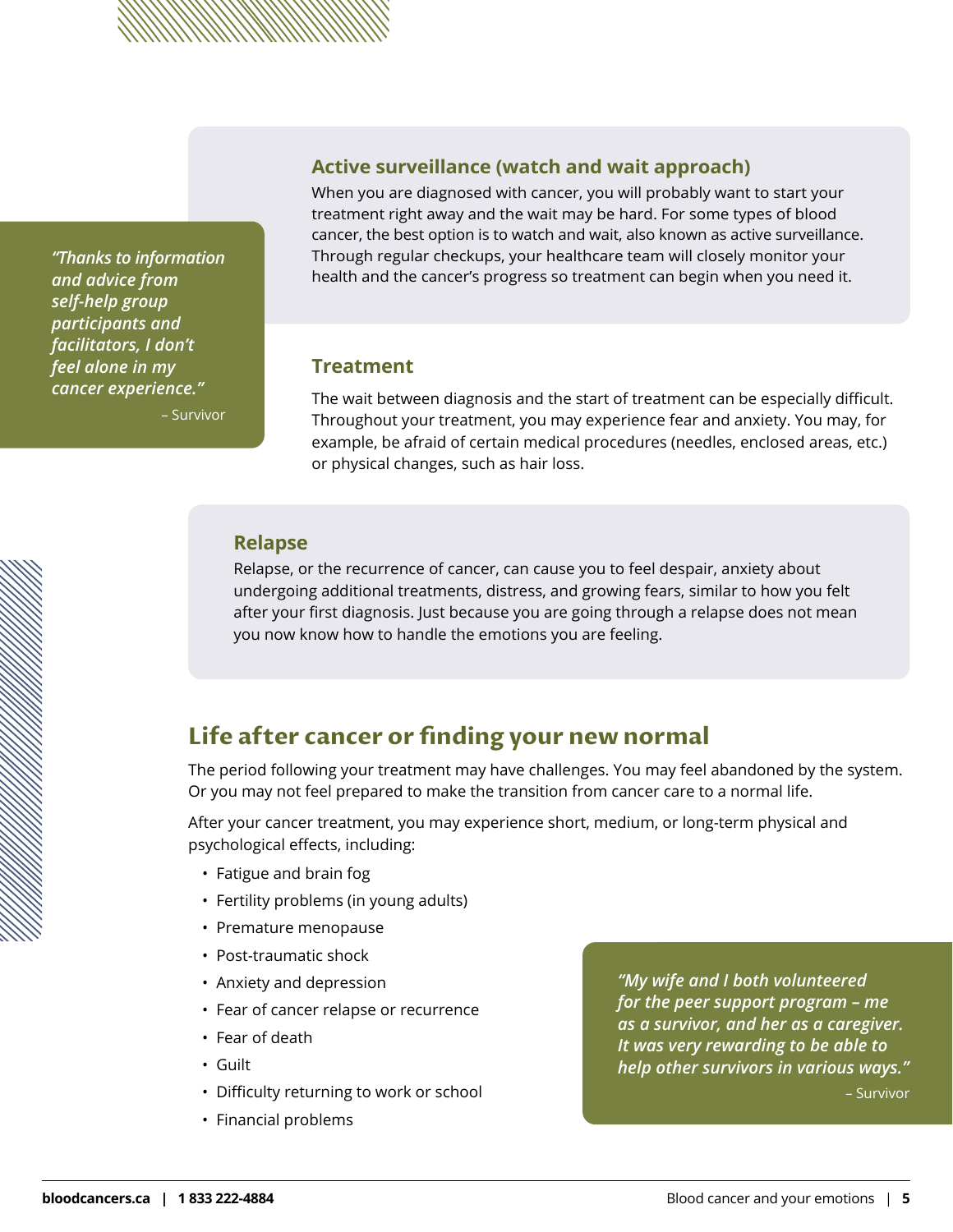*"Being afraid is normal but being angry is another thing altogether. I was really irritated. I was confused, too. I thought that once I reached the doctor's office, everything would be easy, but that wasn't the case. At that point, it would have been helpful to know that what I was feeling was normal and that I wasn't alone."*

– Survivor

## **The importance of looking after your mental health**

Since you may experience a range of emotions throughout your cancer experience, it's important to know the symptoms that could indicate mental health problems. Your mental health is just as important as physical health. Some symptoms need immediate attention.

Get help right away if you experience one or more of the following symptoms:

- Suicidal thoughts
- Self-harm
- Substance abuse (alcoholism, drug addiction)
- Eating disorder (anorexia, bulimia, hyperphagia, orthorexia)

If you suspect any of the issues below, reach out for help. These symptoms should be treated, even if you are going through cancer treatment.

| <b>Anxiety</b>                                     | • Difficulty relaxing, feeling<br>constantly tense<br>• Lack of sleep<br>• Difficulty concentrating<br>• Faster heartbeat                                                                | • Headaches, muscle pain<br>• Appetite disorders<br>• Diarrhea<br>• Weakness or dizziness<br>• Tight feeling in the throat<br>or chest |
|----------------------------------------------------|------------------------------------------------------------------------------------------------------------------------------------------------------------------------------------------|----------------------------------------------------------------------------------------------------------------------------------------|
| <b>Depression</b>                                  | • Sadness that does not go away<br>• Little or no interest or pleasure<br>• Feeling indifferent<br>• Feeling guilty or like a burden<br>on your family                                   | • Helplessness or despair<br>• Irritability<br>• Crying (for long periods or<br>several times a day)<br>• Trouble seeing solutions     |
| <b>Post-traumatic</b><br>stress disorder<br>(PTSD) | • Persistent and invasive<br>negative thoughts<br>• Avoidance behaviour<br>• Overexcitement<br>• Reactive behaviour<br>• Hypervigilance<br>• Feeling of wanting to<br>control everything | 19%<br>of cancer<br>survivors report<br>experiencing<br>post-traumatic<br>shock                                                        |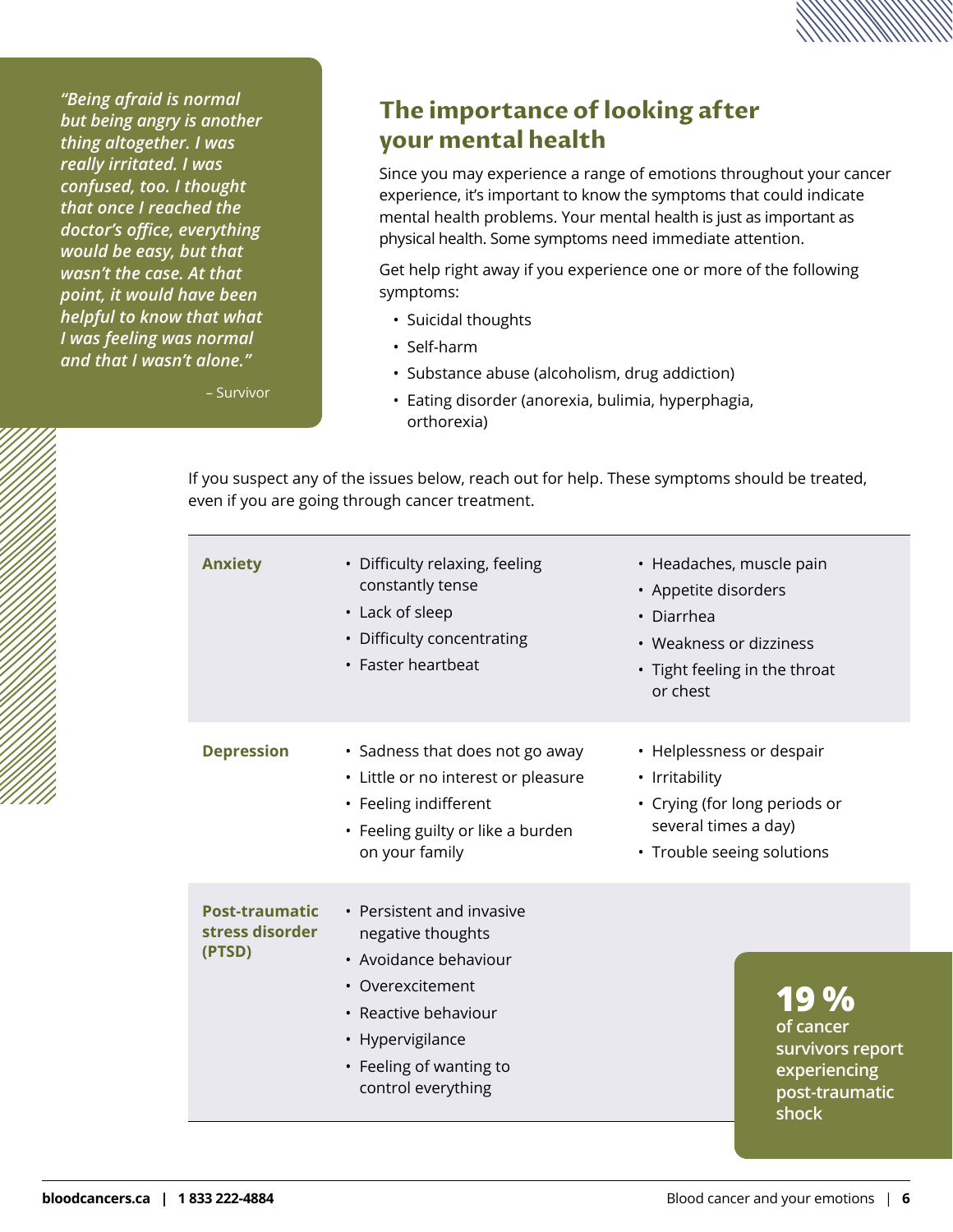

*"I wanted information,* 

*but I found it overwhelming... because it was a lot of information. I was still in shock and* 

# **Strategies to live better with cancer**

| <b>Get the facts</b>                                  | Gather information from reliable<br>resources. Validate your information<br>and make sure it's up to date. Collect<br>information in small doses, only as<br>much as you can comfortably handle.<br>Since treatment can make reading<br>and understanding difficult, use tools<br>like explainer videos or podcasts.                                                                                                                                                                                                                                                                                     | needed information<br>that I could digest.<br><b>But as I moved forward,</b><br>I was able to absorb<br>more information."<br>- Survivor |
|-------------------------------------------------------|----------------------------------------------------------------------------------------------------------------------------------------------------------------------------------------------------------------------------------------------------------------------------------------------------------------------------------------------------------------------------------------------------------------------------------------------------------------------------------------------------------------------------------------------------------------------------------------------------------|------------------------------------------------------------------------------------------------------------------------------------------|
| <b>Find help</b>                                      | People often think asking for help is a weakness. Yet, when cancer strikes,<br>help can take on different forms and come from different sources.<br>These sources will help you deal with the situation:<br>• Family and friends<br>• Support groups<br>• Work colleagues and expanded network<br>• Volunteer organizations<br>• Psychologists and social workers<br>• Financial advisors<br>• Religious or spiritual leaders                                                                                                                                                                            |                                                                                                                                          |
| <b>Join forces</b><br>with your<br>healthcare<br>team | Your healthcare team will answer your questions and keep you informed<br>throughout your cancer journey. Here's how you can play an active role<br>in your cancer experience:<br>• Participate in decisions that affect your treatment.<br>• Set achievable goals and plan how to reach them.<br>• Look for professionals who specialize in your type of cancer.<br>• Do not skip any medical appointments, even if you feel well.<br>• Maintain your insurance coverage, if possible.<br>· Talk about your experience. Psychologists, psychiatrists, nurses,<br>and social workers can provide support. |                                                                                                                                          |
| <b>Improve</b><br>your health                         | Although you can't control cancer, there are many things you can do to live<br>a healthy lifestyle. You can:<br>• Adopt a healthy diet<br>• Exercise<br>• Quit smoking<br>• Reduce your alcohol intake                                                                                                                                                                                                                                                                                                                                                                                                   |                                                                                                                                          |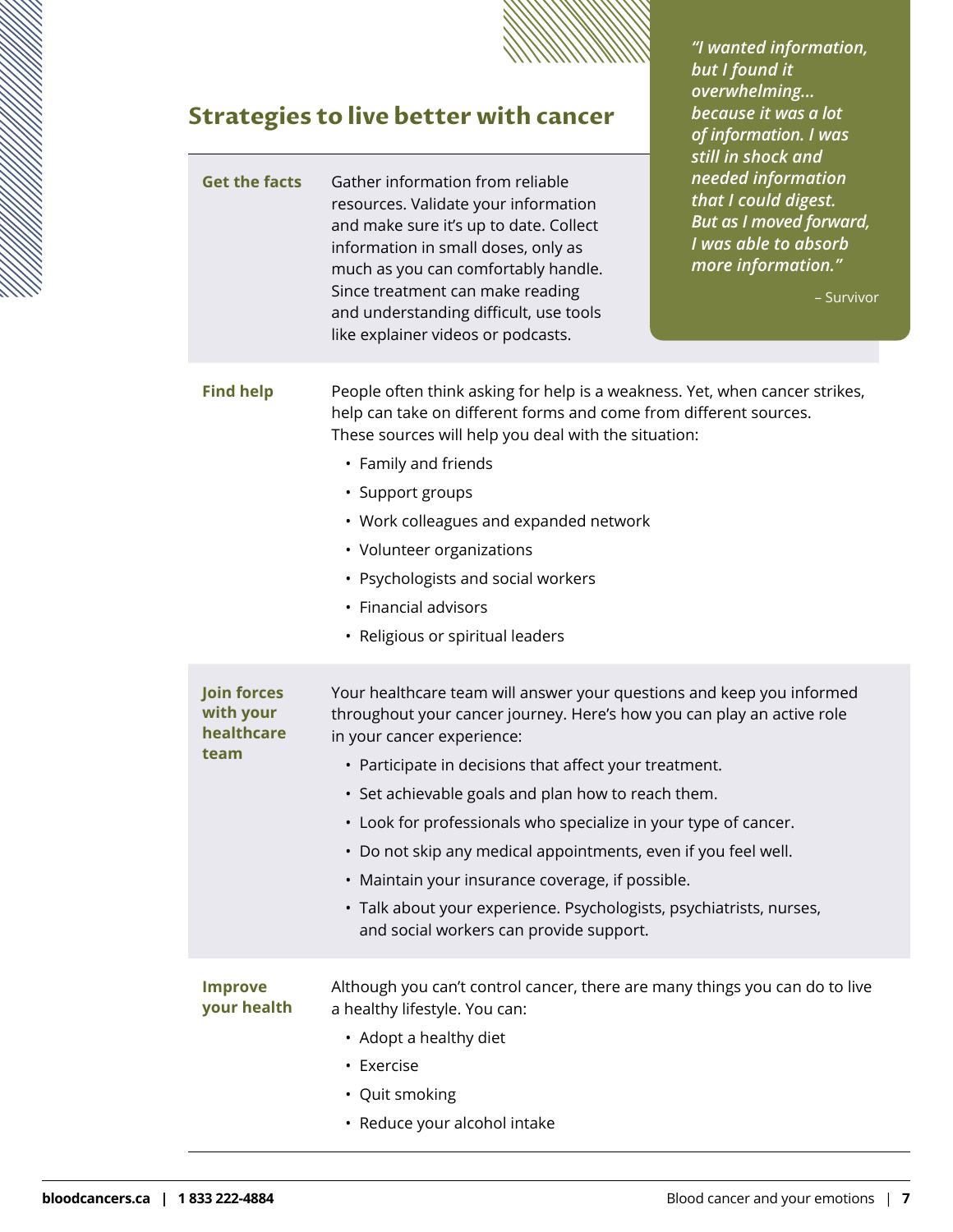|                                                | <b>Take care of</b><br>your mental<br>health | • Join an LLSC virtual support group or participate in the First Connection<br>Peer Support program to voice your feelings and concerns. You will benefit<br>from hearing from those with similar experiences. |                                                                                                                                                 |  |  |
|------------------------------------------------|----------------------------------------------|----------------------------------------------------------------------------------------------------------------------------------------------------------------------------------------------------------------|-------------------------------------------------------------------------------------------------------------------------------------------------|--|--|
|                                                |                                              |                                                                                                                                                                                                                | • Take your mind off things with activities you enjoy.                                                                                          |  |  |
|                                                |                                              | • Keep your life as normal as possible.                                                                                                                                                                        |                                                                                                                                                 |  |  |
|                                                |                                              | • Write down reasons to be hopeful or talk about it with your loved ones.                                                                                                                                      |                                                                                                                                                 |  |  |
|                                                |                                              | • Spend time in nature.                                                                                                                                                                                        |                                                                                                                                                 |  |  |
|                                                |                                              | • Reflect on your personal beliefs.                                                                                                                                                                            |                                                                                                                                                 |  |  |
|                                                |                                              | • Listen to stories of people living with<br>cancer who lead active lives.                                                                                                                                     | "Through the First<br><b>Connection program,</b>                                                                                                |  |  |
|                                                |                                              | • Try relaxation strategies like mindfulness<br>meditation, yoga, or mental imagery.                                                                                                                           | I was able to hear<br>the stories of other<br>survivors, which<br>helped me regain<br>the hope and faith<br>I lost earlier in<br>my treatment." |  |  |
|                                                | <b>Remember</b><br>your<br>caregivers        | Several studies have found that family<br>members experience as much, and<br>sometimes more, distress than people<br>living with cancer. Often, caregivers:                                                    |                                                                                                                                                 |  |  |
|                                                |                                              | • Fear being alone                                                                                                                                                                                             | - Survivor                                                                                                                                      |  |  |
|                                                |                                              | • Feel powerless                                                                                                                                                                                               |                                                                                                                                                 |  |  |
| "It's often harder on<br>the family than it is |                                              | • See their lifestyle disrupted                                                                                                                                                                                |                                                                                                                                                 |  |  |
| on me, because I know                          |                                              | • Are unsure of everything                                                                                                                                                                                     |                                                                                                                                                 |  |  |

*what's going on in my head."* 

**– Survivor**

Although it can be difficult, tell your loved ones or friends how you feel. Some days are harder than others and you may need to express your sadness. Don't shy away from difficult conversations. Encourage your caregivers to seek help if needed.

## **Towards a new normal**

Everyone experiences cancer in their own way and the same is true for life after treatment. In fact, your new normal will be shaped by the changes that cancer causes.

For some, it may be a returning to the life they were leading before they had cancer. For others, life will never be the same. You may experience new physical problems, lifestyle changes, or different financial realities. Some people living with cancer report changes in their relationships, personal strengths, and spiritual beliefs. Some find a greater appreciation of life and new opportunities.

Although cancer can be negative, it can also motivate you to look for new meaning in your life. Whatever your journey with cancer, remember you are not alone.